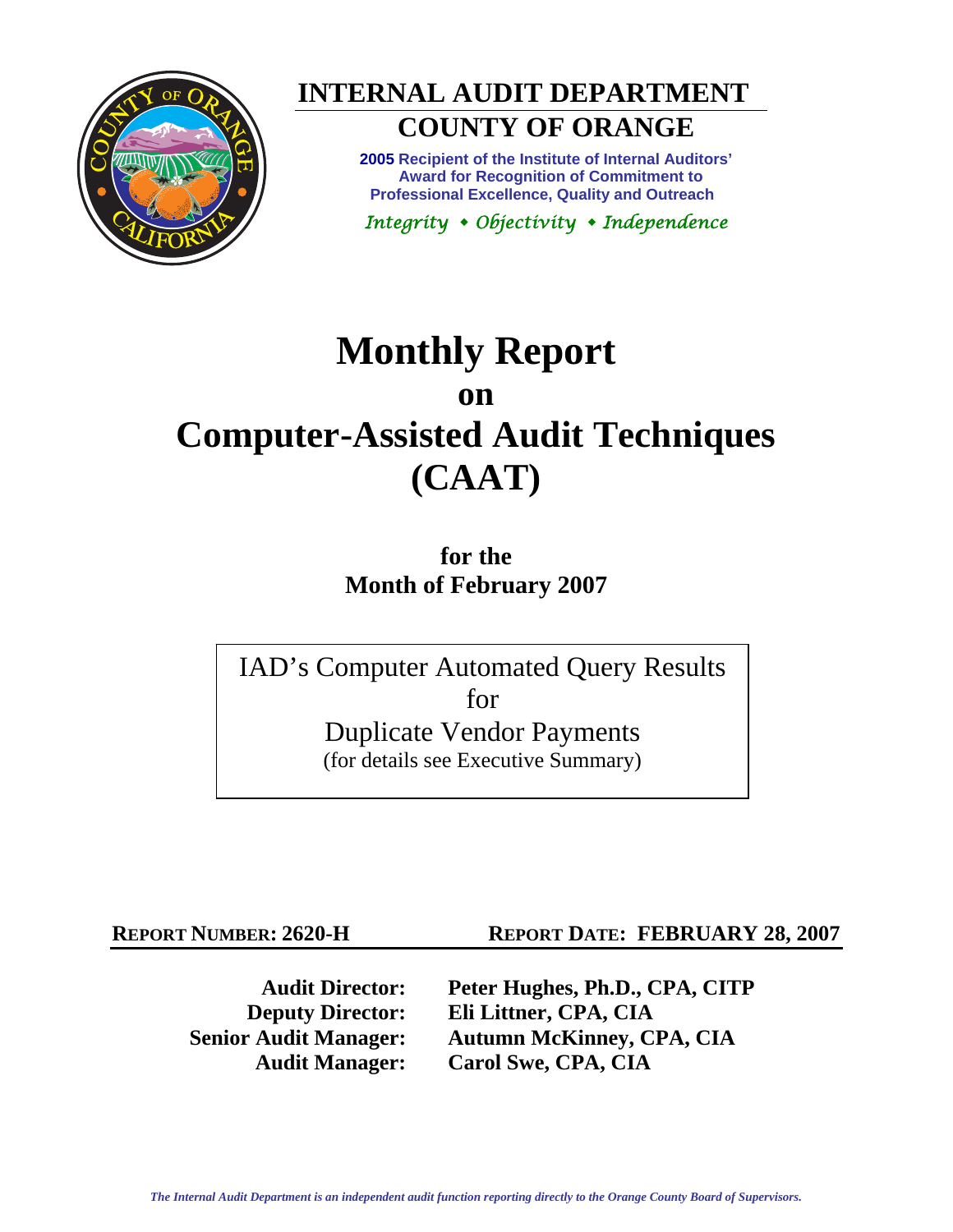# Monthly Report on<br>Computer-Assisted Audit Techniques  $(CAAT)$

# For the Month of February 2007

# **TABLE OF CONTENTS**

| 1. |  |
|----|--|
|    |  |
|    |  |
| 2. |  |
|    |  |
| 3. |  |
|    |  |
| 4. |  |
|    |  |
| 5. |  |
|    |  |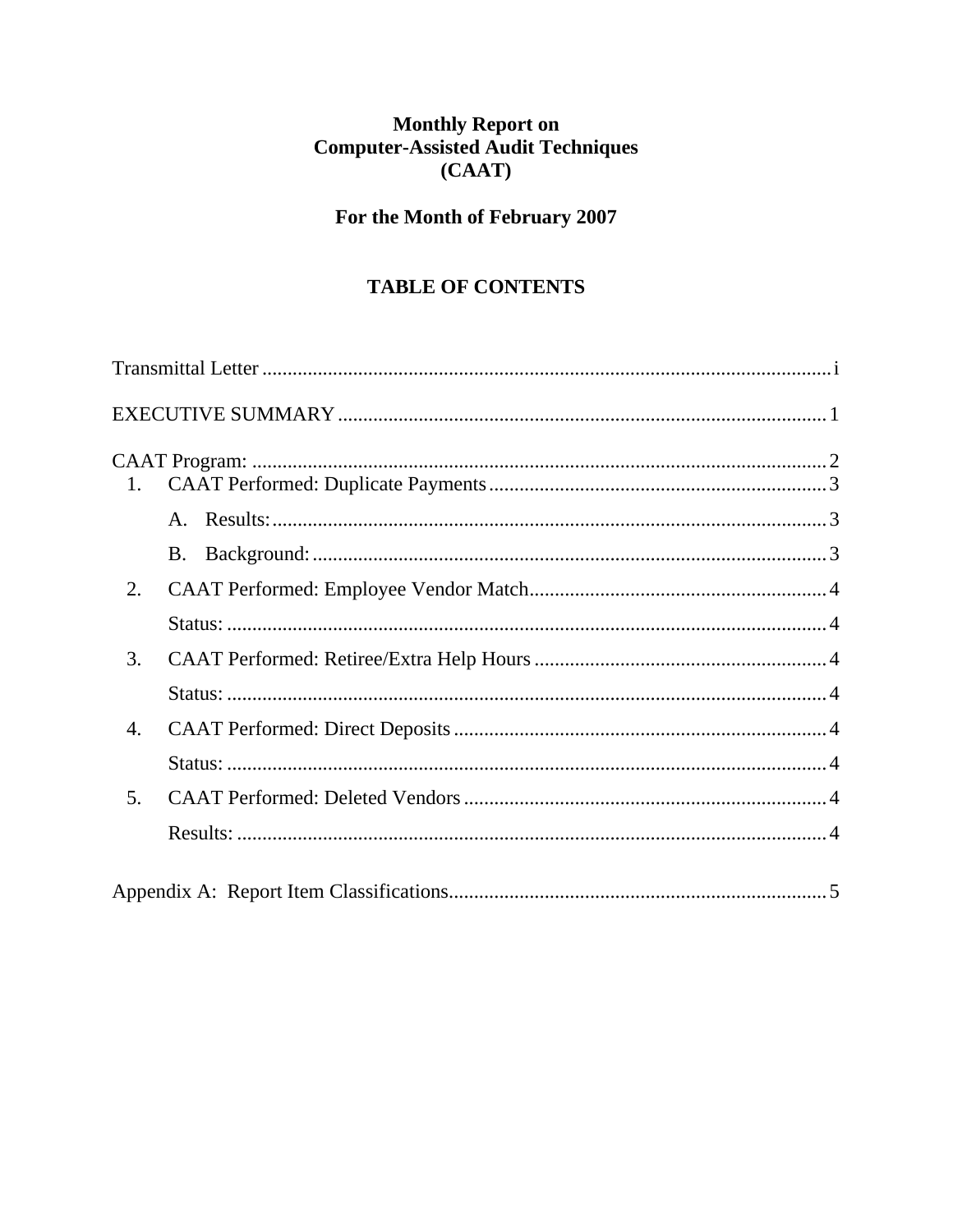<span id="page-2-0"></span>

# COUNTY OF ORANGE  **INTERNAL AUDIT DEPARTMENT**

 **2005 Recipient of the Institute of Internal Auditors' Award for Recognition of Commitment to Professional Excellence, Quality and Outreach** 

# *Integrity Objectivity Independence*

|                          |                             |                             |                             | LIVIAIL    |
|--------------------------|-----------------------------|-----------------------------|-----------------------------|------------|
| ELI LITTNER              | MICHAEL J. GOODWIN          | <b>ALAN MARCUM</b>          | <b>AUTUMN MCKINNEY</b>      | <b>WEB</b> |
| CPA, CIA, CFE, CFS, CISA | CPA. CIA                    | MBA, CPA, CIA, CFE          | CPA. CIA. CGFM              |            |
| <b>DEPUTY DIRECTOR</b>   | <b>SENIOR AUDIT MANAGER</b> | <b>SENIOR AUDIT MANAGER</b> | <b>SENIOR AUDIT MANAGER</b> |            |

#### **Transmittal Letter**

#### **Office of the Director DR. PETER HUGHES** Ph.D., MBA, CPA, CIA, CFE, CITP

MAILING ADDRESS: 400 CIVIC CENTER DRIVE WEST BUILDING 12, ROOM 232 SANTA ANA, CALIFORNIA 92701

TELEPHONE: (714) 834-5475 FAX: (714) 834-2880 EMAIL: peter.hughes@ocgov.com BSITE: www.ocgov.com/audit/

February 28, 2007

Report No. 2620-H

TO: David Sundstrom, Auditor-Controller Carl Crown, Interim Director, Human Resources Ronald C. Vienna, County Purchasing Agent, CEO/Purchasing

FROM: Peter Hughes, Ph.D., CPA, Directory Internal Audit Department

SUBJECT: Monthly Report on Computer-Assisted Audit Techniques (CAAT)

We have completed the February 2007 report of the results of our Computer-Assisted Audit Techniques (CAAT). The final report is attached for your information.

Each month I submit an **Audit Status Report** to the Board of Supervisors (BOS) where I detail any material and significant audit issues released in reports during the prior month and the implementation status of audit recommendations as disclosed by our Follow-Up Audits. Accordingly, the results of this audit will be included in a future status report to the BOS.

As always, the Internal Audit Department is available to partner with you so that you can successfully implement or mitigate difficult audit issues. Please feel free to call me should you wish to discuss any aspect of our audit report.

We appreciate the courtesy and cooperation extended to us by the personnel of the Auditor-Controller's Office and the Human Resources Department. If we can be of further assistance, please contact me, Eli Littner, Deputy Director, at (714) 834-5899, or Autumn McKinney, Senior Audit Manager, at (714) 834-6106.

**Attachments**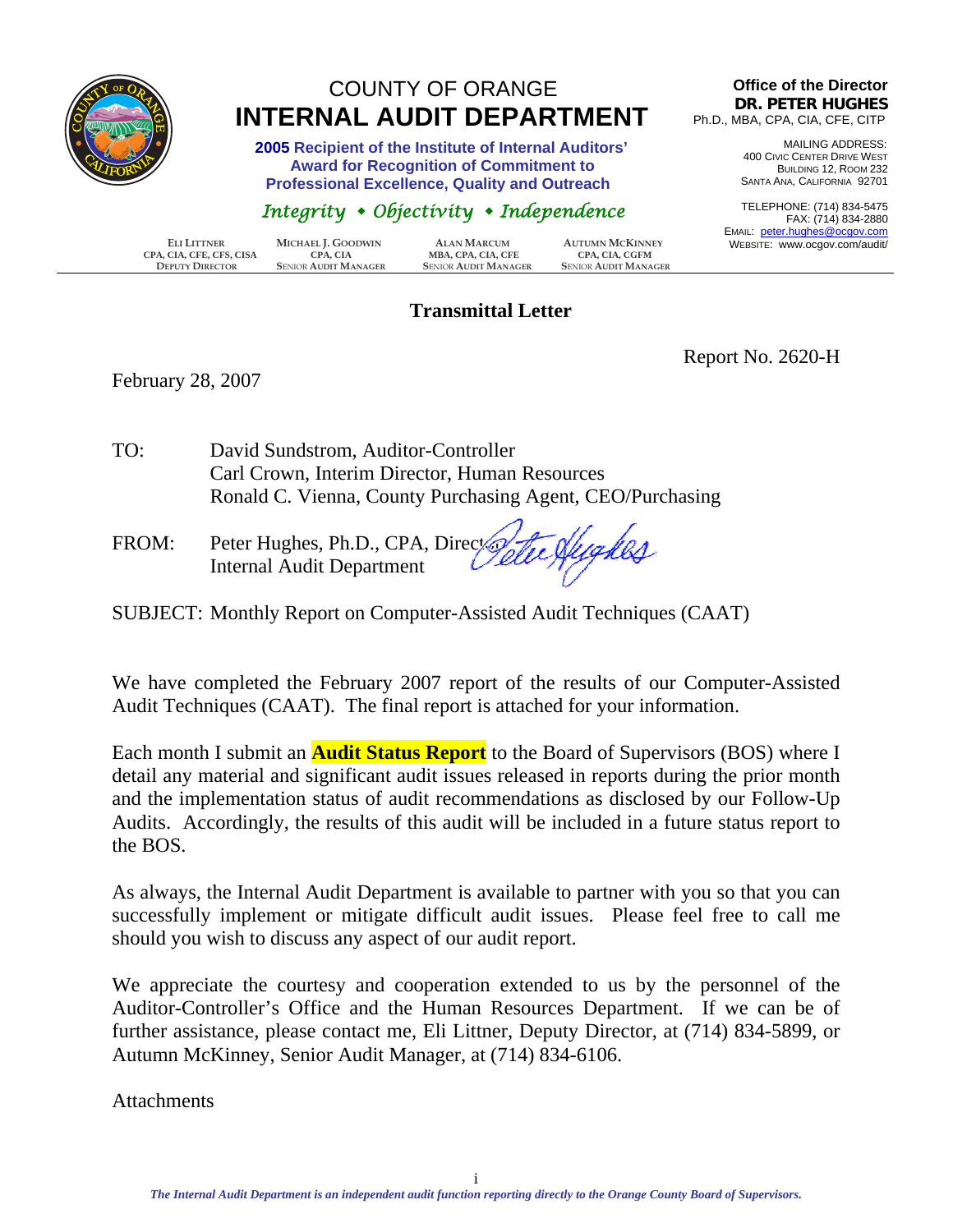*David Sundstrom, Auditor-Controller Carl Crown, Interim Director, Human Resources Ronald C. Vienna, County Purchasing Agent, CEO/Purchasing February 28, 2007 Page ii* 

Other recipients of this report: Members, Board of Supervisors Members, Audit Oversight Committee Thomas G. Mauk, County Executive Officer Robert Leblow, Senior Manager, Auditor-Controller/Claims & Disbursing Section Bill Malohn, A-C/Information Technology/CAPS G/L System Support Kathy Tahilramani, Assistant Director, Human Resources Rosie Santiesteban, HR Programs, Human Resources Foreperson, Grand Jury Darlene J. Bloom, Clerk of the Board of Supervisors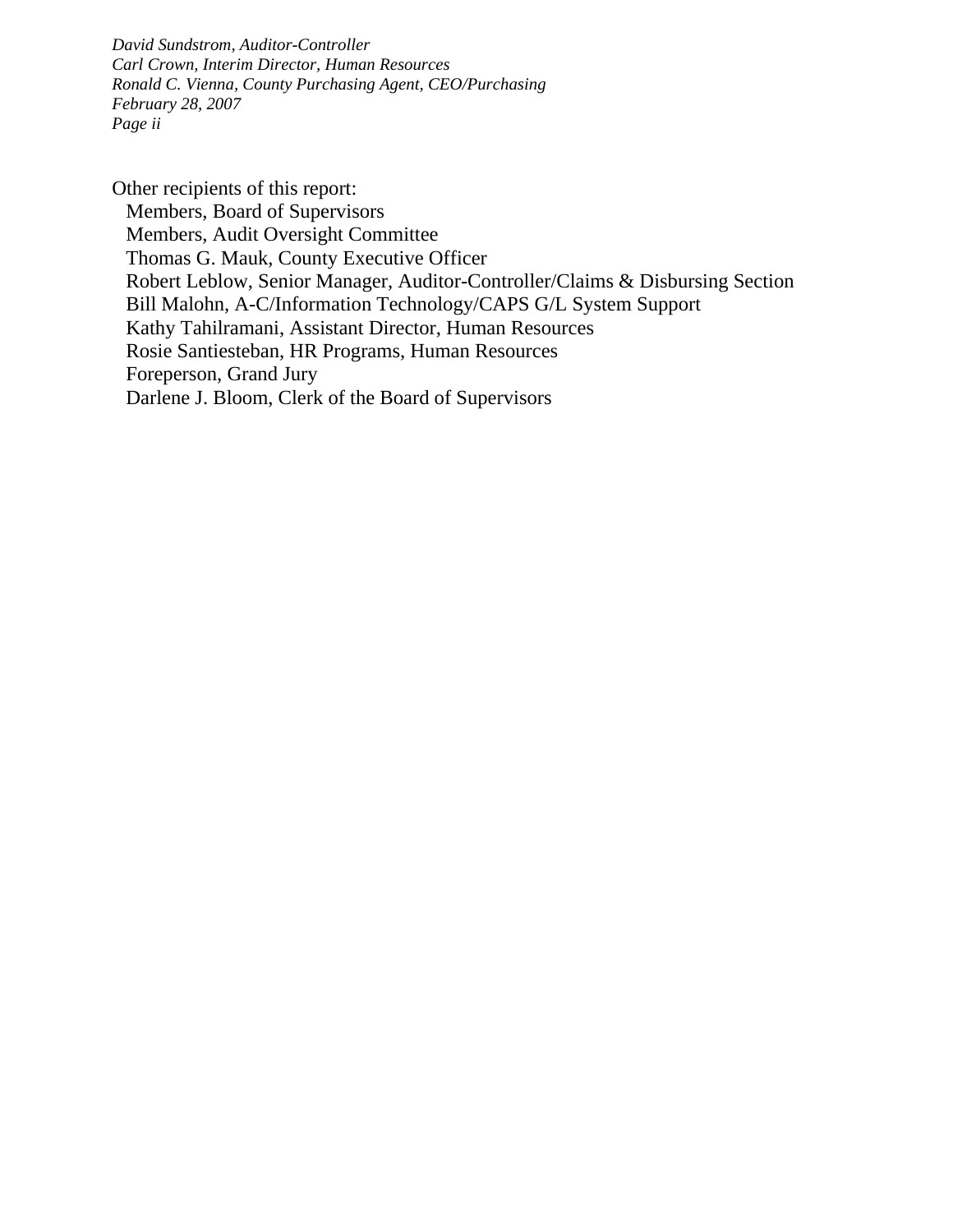#### **EXECUTIVE SUMMARY**

#### <span id="page-4-0"></span>**Description of CAAT Program:**

The CAAT Routines (Computer Assisted Audit Techniques) are automated queries applied to large amounts of electronic data searching for specified characteristics. Resulting exceptions or findings are forwarded to the appropriate department for validation and/or resolution. Depending on the department's review, the exceptions may or may not be a finding. Often there is additional data needed to validate the exception that is only known at the department level. These CAAT routines are not an audit because we have not audited the underlying business processes or internal controls.

#### **Results (for the Month of February 2007):**

No material weaknesses or significant issues identified. See Appendix A for a description of report item classifications.

#### **Control Findings:**

• Duplicate Payments to Vendors:

We identified **18** duplicate payments made to vendors, totaling **\$19,993 or .004% of the \$487 million** of vendor invoices processed during January 2007. Our prior research has indicated that the duplicate payments are typically caused by a compounded human clerical error.

We have communicated the duplicate payments to the Auditor-Controller. The Auditor-Controller is currently investigating all duplicate payments and is pursuing collection. Currently, the Auditor-Controller has a recovery rate of about **84%** on these duplicate payments that we have brought to their attention since the inception of the CAAT routines.

• Deleted Vendors: No findings.

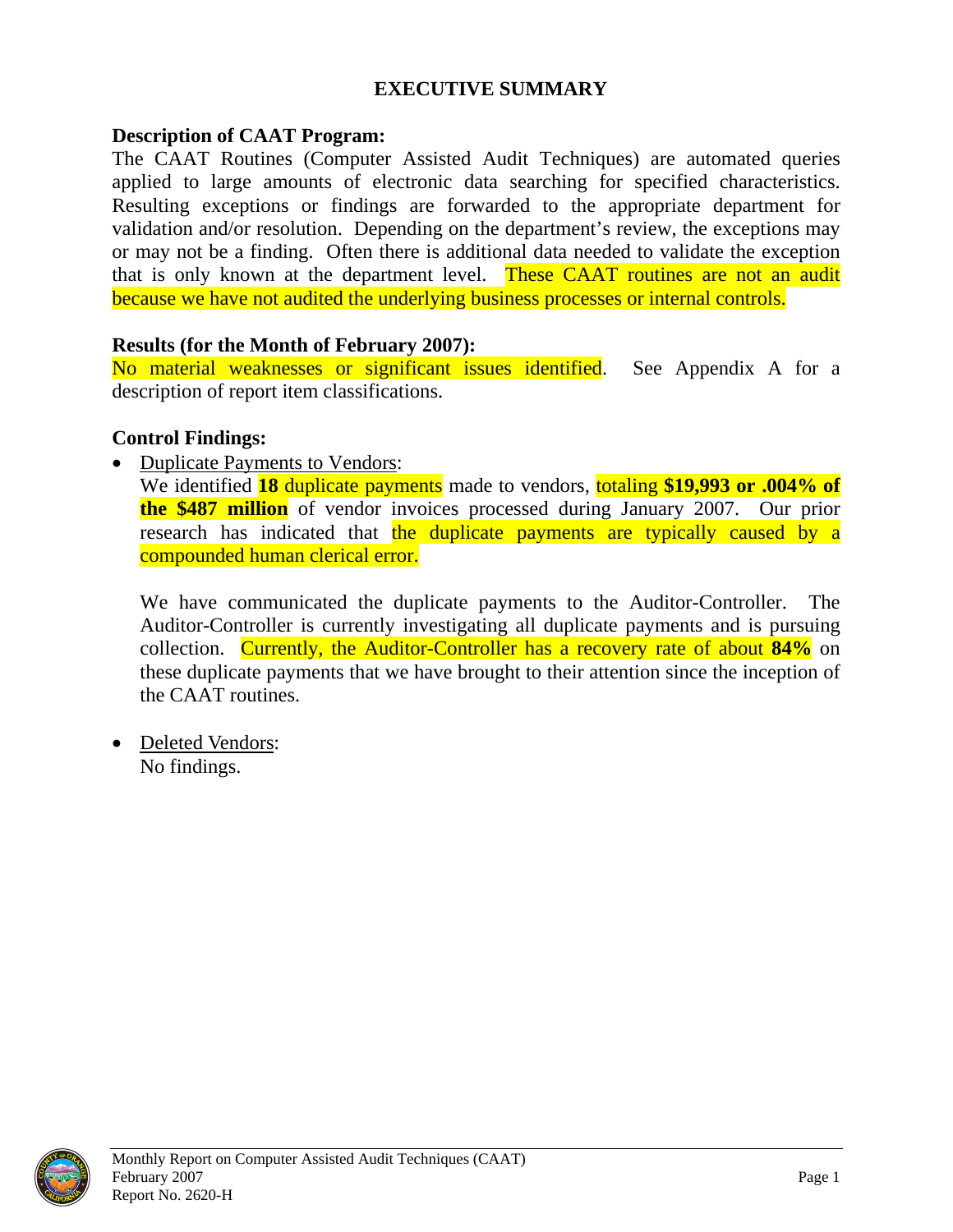## **MONTHLY CAAT REPORT**

#### <span id="page-5-0"></span>**CAAT Program:**

This report details the monthly activity from the Computer-Assisted Auditing Techniques (known by the acronym CAAT). We use a proprietary, best practices and industry recognized software product to help us in this process. We are keeping the details of our process and the vulnerabilities identified to a general discussion because of the risks associated with disclosing specific details of our financial and accounting processes.

The CAATs are automated queries applied to large amounts of electronic data searching for specified characteristics. The CAATs differ from our traditional audits in that the CAATs can query 100% of a data universe whereas the traditional audits typically test but a sample of transactions from the population.

For example, each month we download the monthly disbursement activity from the County's data warehouse into a cumulative vendor payment database that we have created. Then, we query 100% of the database looking for payments with the same invoice number and the same amount. We then subject the resulting matches to further review and analysis (such as obtaining and reviewing copies of the paid invoices) to determine if a duplicate payment was made. We then forward resulting findings to the Auditor-Controller for validation and recovery.

We also work with the departments to identify internal control enhancements with the purpose of preventing future occurrences of the type of findings identified by the CAATs.

We currently perform five CAAT routines described below utilizing selected payroll and vendor data. Depending on the nature of the CAAT, we perform them monthly, annually, or periodically as needed.

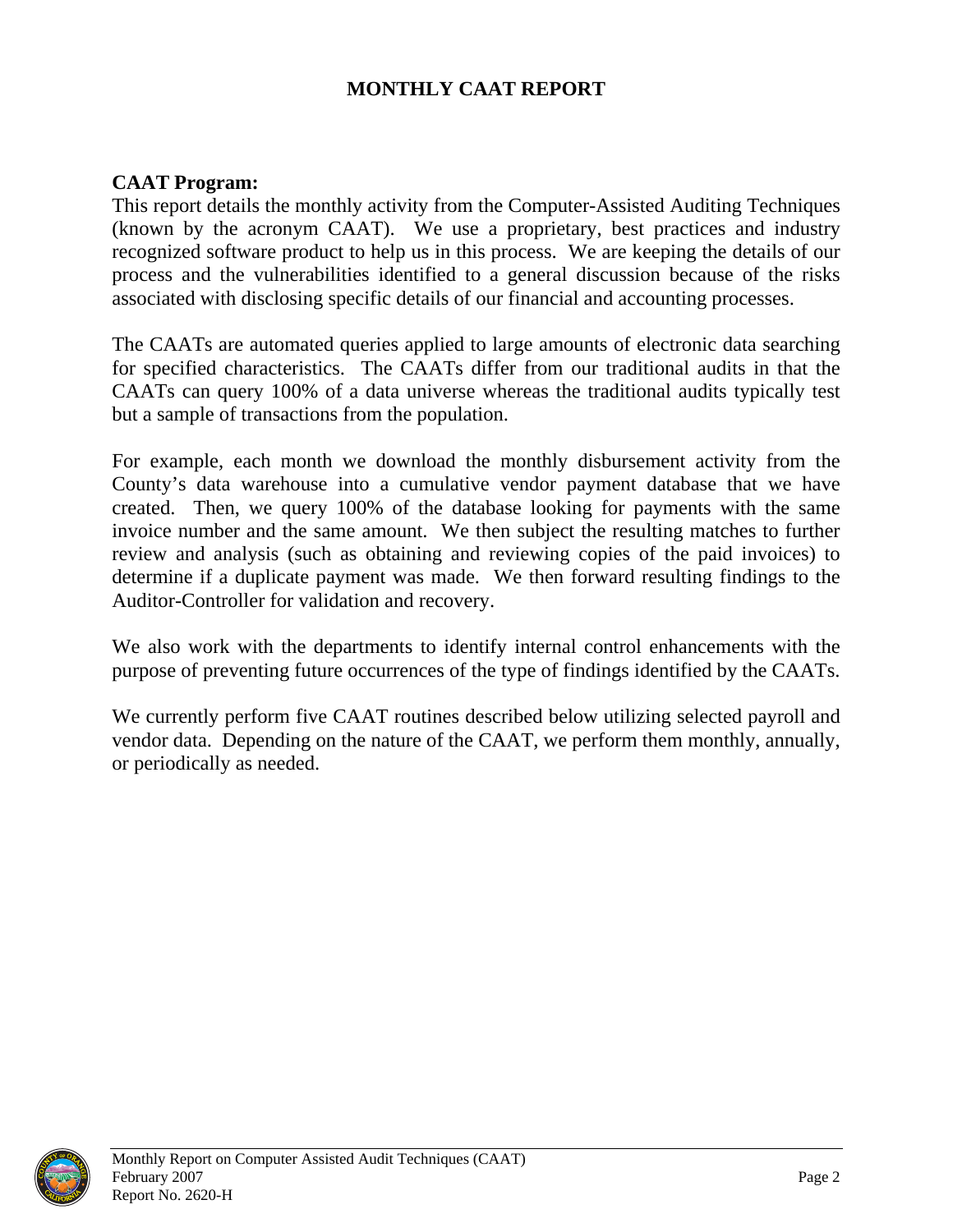# <span id="page-6-0"></span>**1. CAAT Performed: Duplicate Payments**

We used a CAAT routine to identify potential duplicate payments made to vendors during January 2007.

## **A. Results:**

We identified eighteen (18) duplicate payments totaling \$19,993 or .004% of the \$487 million of vendor invoices processed during January 2007. We have communicated the duplicate payments to the Auditor-Controller. The Auditor-Controller is currently investigating all duplicate payments and is pursuing collection. Currently, the Auditor-Controller has a recovery rate of about **84%** on these duplicate payments that we have brought to their attention since the inception of the CAAT routines.

| <b>CAAT Report</b> | Total |           | <b>Not Duplicates</b> |                      | <b>Recovered</b> |                     | In Process     |           |
|--------------------|-------|-----------|-----------------------|----------------------|------------------|---------------------|----------------|-----------|
|                    | #'s   | $s$ 's    | #'s                   | $s$ 's               | #'s              | \$'s                | #'s            | $s$ 's    |
| 2002               | 103   | \$99,981  | 19                    | \$10,334             | 79               | \$87,188            | 5              | \$2,459   |
| 2003               | 50    | \$33,306  | 5                     | \$10,089             | 34               | \$20,021            | 11             | \$3,196   |
| 2004               | 33    | \$105,778 |                       | \$2,990              | 24               | \$101,459           | $\overline{2}$ | \$1,329   |
| 2005               | 67    | \$80,162  | 2                     | \$668                | 58               | $\overline{40,665}$ | 7              | \$38,829  |
| January 2006       | 3     | \$828     |                       | \$144                |                  | \$534               |                | \$150     |
| February 2006      | 4     | \$1,011   |                       | \$329                | 3                | \$682               | 0              | \$0       |
| March 2006         | 15    | \$12,808  |                       | \$147                | Ŋ,               | \$6,645             | 12             | \$6,016   |
| April 2006         | 2     | \$3,216   |                       | \$3,069              | 0                | 80                  |                | \$147     |
| <b>May 2006</b>    |       | \$7,680   | 0                     | \$0                  | 1                | \$7,680             | 0              | \$0       |
| <b>June 2006</b>   | 8     | \$4,995   | $\overline{2}$        | \$1,173              | ω                | \$1,534             | ω              | \$2,288   |
| <b>July 2006</b>   | 5     | \$31,859  | 2                     | \$1,173              | 3                | \$30,686            | 0              | \$0       |
| August 2006        | 19    | \$4,936   | $\overline{c}$        | \$628                | 9                | \$2,948             | 8              | \$1,360   |
| September 2006     | 2     | \$20,028  | 0                     | \$0                  | 0                | $\sqrt[6]{3}$       | 2              | \$20,028  |
| October 2006       | 8     | \$7,043   | 0                     | \$0                  | 0                | \$0                 | 8              | \$7,043   |
| November 2006      |       | \$142     | 0                     | \$0                  | 0                | \$0                 |                | \$142     |
| December 2006      |       | \$252,462 | $\overline{c}$        | \$23,365             | 3                | \$228,741           | 2              | \$356     |
| January 2007       | 22    | \$14,514  | 0                     | \$0                  | 0                | \$0                 | 22             | \$14,514  |
| February 2007      | 18    | \$19,993  | 0                     | \$0                  | 0                | \$0                 | 18             | \$19,993  |
| <b>TOTAL</b>       | 368   | \$700,742 | 45                    | $\overline{$}54,109$ | 220              | \$528,783           | 103            | \$117,850 |

The table below summarizes the duplicate payment activity to date:

# **B. Background:**

This CAAT routine concentrates on a sub-set of vendor invoices paid by the County that possess certain common attributes. The sub-set excludes one-time payments (such as election worker pay, jury duty pay, etc.) as well as recurring payments (periodic payments to the same payee for the same amount such as welfare, family support, etc.).

During the month of February 2007, 17,072 invoices for \$486,883,379 were added to this data sub-set representing January 2007 transactions. Currently, the data sub-set includes 862,261 invoices totaling \$9,383,516,476. The total data file

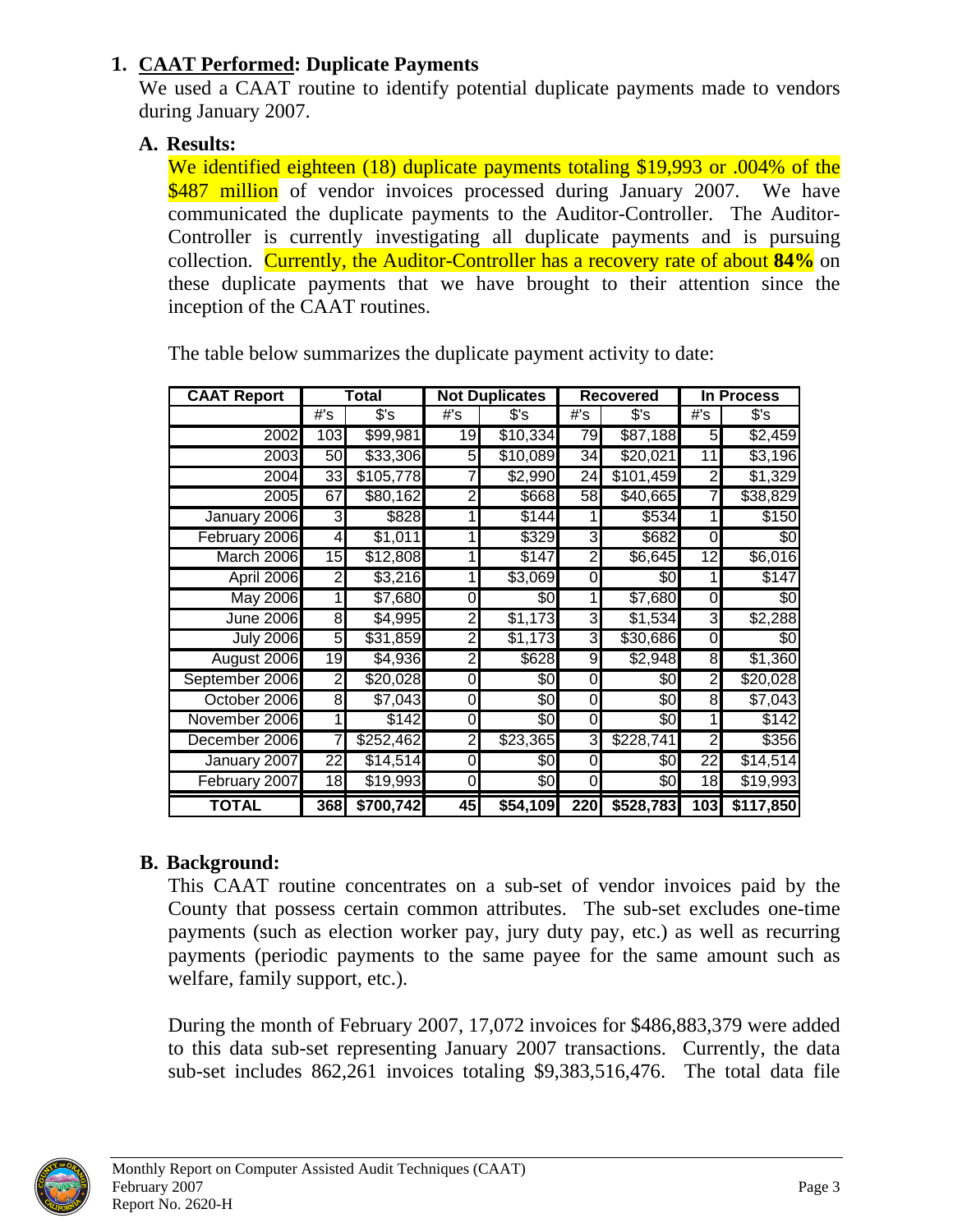<span id="page-7-0"></span>from which the sub-set is derived includes 3,687,362 records totaling \$16,177,305,462.

Our prior research has indicated that the duplicate payments are typically caused by a compounded human clerical error.

# **2. CAAT Performed: Employee Vendor Match**

We used a CAAT routine to identify employees that share a similar address as a vendor. This may identify employees buying goods or issuing contracts to themselves or a related vendor

#### **Status:**

This routine is performed periodically as necessary. There is no current work in progress for this item.

## **3. CAAT Performed: Retiree/Extra Help Hours**

We used a CAAT routine to identify retirees working as extra help in excess of contracted or mandated limits. Our criteria was 960 hours (maximum allowed for regular retirees) or 720 hours (maximum for early retirees) during the fiscal year.

#### **Status:**

We are currently reviewing working retiree activity for FY 05-06 and are waiting for additional information from Human Resources in order for us to complete our review.

# **4. CAAT Performed: Direct Deposits**

We used a CAAT routine to review for multiple employee paychecks directly deposited to the same bank account. This may identify employees paid twice in the same pay period or fictitious employees.

## **Status:**

The information needed to perform this CAAT routine is now available. We are working on rewriting the CAAT routine to accommodate the new data format. We hope to have the routine functioning soon.

## **5. CAAT Performed: Deleted Vendors**

We used a CAAT to identify Vendors that have been deleted or removed from the Vendor Master List. For deleted vendors, we verify that there has been no recent activity for that vendor.

# **Results:**

This CAAT was applied in February 2007 with no significant findings.

#### Attachments:

Provided to the Auditor-Controller: dated 2/27/07 – A/C-Claims & Disbursing Section.